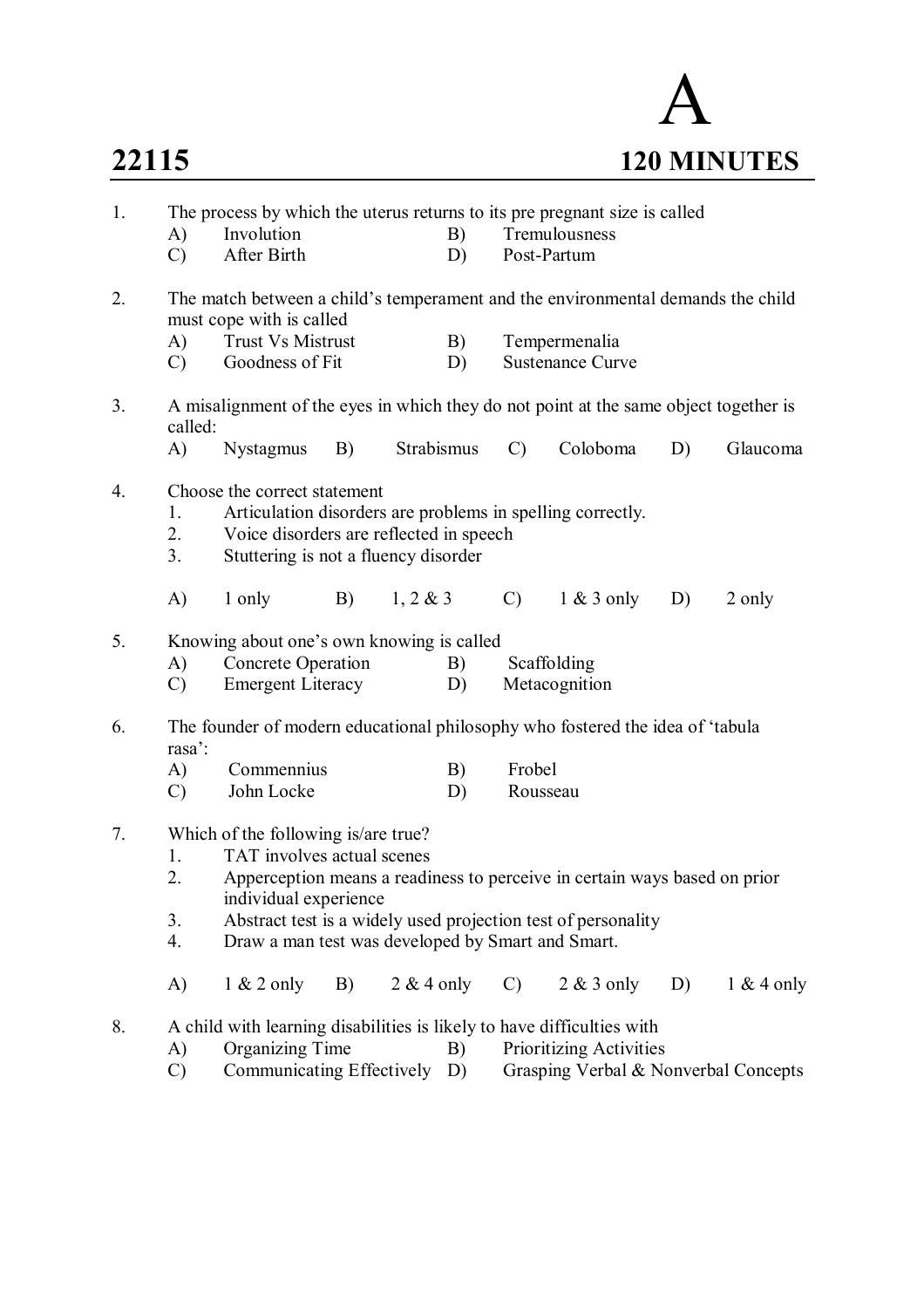| 9.  |                                                                                                                                                                                                                                                                                         | Children who are securely attached to caregiver react in social situation<br>1. more sociable<br>2. better problem solving<br>3. more tolerant to frustration<br>4. more persistent and flexible |    |              |          |                          |                                                   |    |                  |  |  |
|-----|-----------------------------------------------------------------------------------------------------------------------------------------------------------------------------------------------------------------------------------------------------------------------------------------|--------------------------------------------------------------------------------------------------------------------------------------------------------------------------------------------------|----|--------------|----------|--------------------------|---------------------------------------------------|----|------------------|--|--|
|     | $\mathbf{A}$                                                                                                                                                                                                                                                                            | $1 & 2$ only                                                                                                                                                                                     | B) | $1 & 4$ only |          | $\mathcal{C}$            | $1, 2, 3 \& 4$                                    | D) | $1, 2 \& 3$ only |  |  |
| 10. | 1.<br>3.                                                                                                                                                                                                                                                                                | The two characteristics in which a behaviour can be termed as normal or problem are its<br>Frequency<br>Distraction                                                                              |    |              | 2.<br>4. | Intensity                | Counter productiveness                            |    |                  |  |  |
|     | A)                                                                                                                                                                                                                                                                                      | 1 & 2                                                                                                                                                                                            | B) | 1 & 4        |          | $\mathcal{C}$            | 2 & 8 & 3                                         | D) | 1 & 3            |  |  |
| 11. |                                                                                                                                                                                                                                                                                         | ICMR (2020) recommendation of Estimated Average Requirement of calcium<br>(mg/day) for Indian adult is:                                                                                          |    |              |          |                          |                                                   |    |                  |  |  |
|     | A)                                                                                                                                                                                                                                                                                      | 600                                                                                                                                                                                              | B) | 800          |          | $\mathcal{C}$            | 1000                                              | D) | 1200             |  |  |
| 12. | A)<br>$\mathcal{C}$                                                                                                                                                                                                                                                                     | The reason for addition of spice oils to food for the purpose of food preservation:<br>Decrease Enzymes<br>B)<br>Increase acidity<br>D)                                                          |    |              |          |                          | Reduce heat resistance of spores<br>To add colour |    |                  |  |  |
| 13. | A)<br>$\mathcal{C}$                                                                                                                                                                                                                                                                     | The bacteria which grow best at refrigeration temperature:<br>Psychrophilic<br>Thermophilic<br>B)<br>Mesophilic<br>None of the above<br>D)                                                       |    |              |          |                          |                                                   |    |                  |  |  |
| 14. | A)<br>$\mathcal{C}$                                                                                                                                                                                                                                                                     | BHA and BHT are examples of:<br>Fruit Ripening agents<br>Antioxidants                                                                                                                            |    |              | B)<br>D) |                          | Antimicrobial agents<br>Antisprouting agents      |    |                  |  |  |
| 15. | A)                                                                                                                                                                                                                                                                                      | Which of the following has the best chemical Score?<br>Cereals                                                                                                                                   | B) | Milk         |          | $\mathcal{C}$            | Pulses                                            | D) | Egg              |  |  |
| 16. | A)<br>$\mathcal{C}$                                                                                                                                                                                                                                                                     | An adequate amount of tyrosine can reduce the increased requirement of phenyl<br>alanine in the diet. This effect is said to be:<br>Mutual supplementation<br>Sparing effect                     |    |              | B)<br>D) |                          | Specific dynamic action<br>Biodegradation         |    |                  |  |  |
| 17. | A)<br>$\mathcal{C}$                                                                                                                                                                                                                                                                     | Which of the following is <b>not</b> a source of High medium chain SFAs?<br>Coconut<br>Palm kernel                                                                                               |    |              | B)<br>D) | Mustard<br><b>Butter</b> |                                                   |    |                  |  |  |
| 18. | A)<br>$\mathcal{C}$                                                                                                                                                                                                                                                                     | ------ is a hunger stimulating hormone.<br>Ghrelin<br>Cholecystokinin                                                                                                                            |    |              | B)<br>D) | Leptin<br>Insulin        |                                                   |    |                  |  |  |
| 19. | Small for Gestation Age (SGA) refers to:<br>Birth weight less than 10th percentile for gestation age<br>A)<br>Birth weight between 10th to 50 th percentile for gestation age<br>B)<br>Birth weight above 90th percentile for gestation age<br>$\mathcal{C}$<br>None of the above<br>D) |                                                                                                                                                                                                  |    |              |          |                          |                                                   |    |                  |  |  |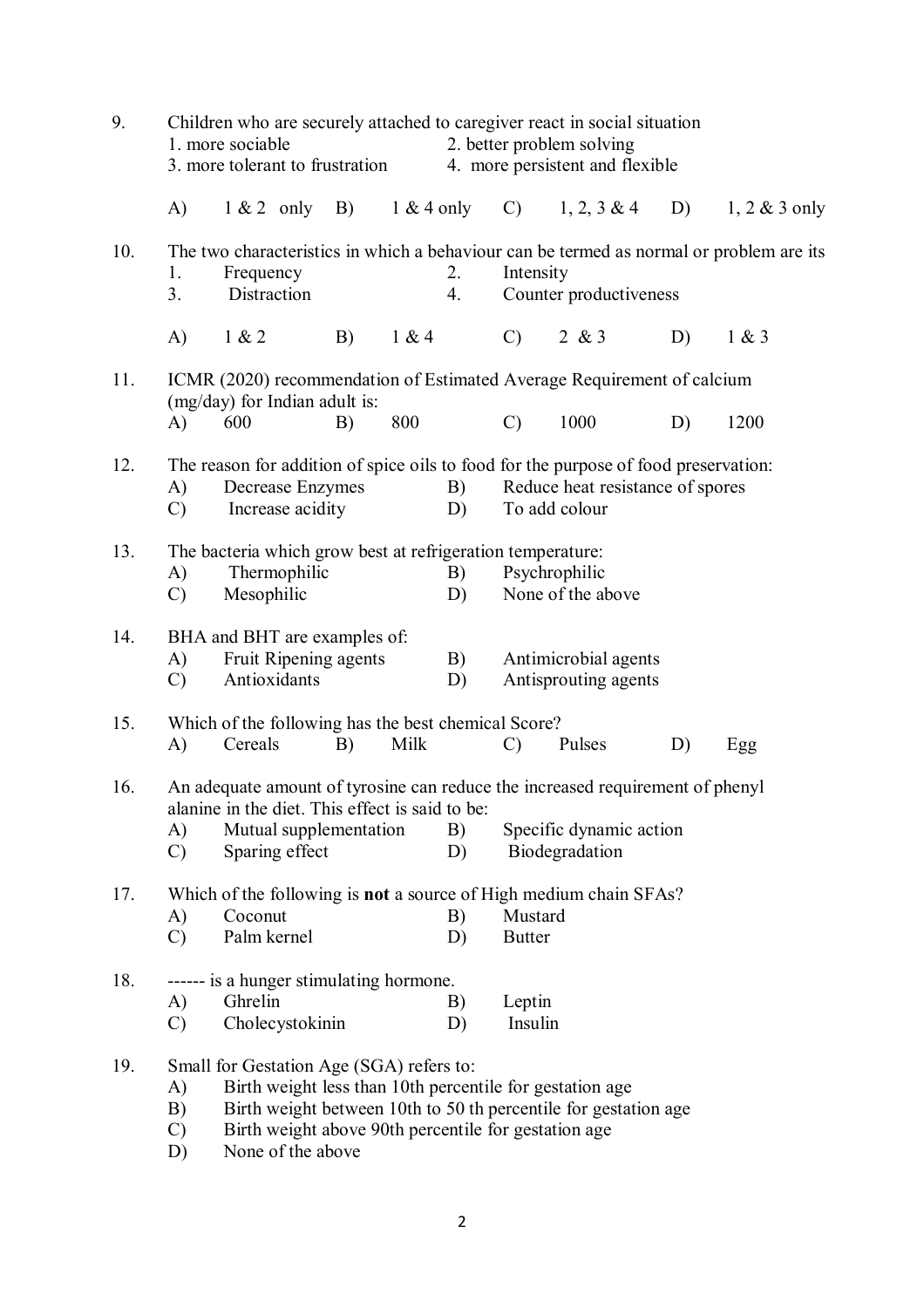| 20. | A)<br>B)<br>$\mathcal{C}$<br>D) | DIAAS refers to:                                                                                                           | Digestible Indispensable Amino Acid Score<br>Digestibility Index and Amino Acid Score<br>Dietary indicators of Amino Acid Score<br>None of the above |         |                 |                      |                                                                      |     |                                             |  |  |
|-----|---------------------------------|----------------------------------------------------------------------------------------------------------------------------|------------------------------------------------------------------------------------------------------------------------------------------------------|---------|-----------------|----------------------|----------------------------------------------------------------------|-----|---------------------------------------------|--|--|
| 21. | A)<br>$\mathcal{C}$             | Xeriscaping is :<br>Indoor landscaping<br>Balcony landscaping                                                              |                                                                                                                                                      |         | B)<br>D)        |                      | Landscaping in water scarcity area<br>Landscaping with potted plants |     |                                             |  |  |
| 22. | A)                              | Acoustic material used for flooring.<br>Vinyl                                                                              | B)                                                                                                                                                   | Granite |                 | $\mathcal{C}$        | Cork                                                                 | D)  | Marble                                      |  |  |
| 23. | A)                              | Perimeter of an efficient work triangle:<br>54'<br>24'<br>B)                                                               |                                                                                                                                                      |         | $\mathcal{C}$   | 128'                 | D)                                                                   | 12' |                                             |  |  |
| 24. | A)                              | Best suited indoor plant<br>Begonia                                                                                        | B)                                                                                                                                                   |         | Bugainvillea C) |                      | Roses                                                                | D)  | Aglaonema                                   |  |  |
| 25. | 1.<br>2.                        | Curved lines are emphasized in tier curtains<br>Strait lines are emphasized in tailored curtains                           |                                                                                                                                                      |         |                 |                      |                                                                      |     |                                             |  |  |
|     | A)<br>$\mathcal{C}$             | 1 is correct but 2 is wrong<br>Both 1 and 2 are correct                                                                    |                                                                                                                                                      |         | B)<br>D)        |                      | 1 is wrong, but 2 is correct<br>Both 1 and 2 are wrong               |     |                                             |  |  |
| 26. | A)<br>$\mathcal{C}$             | What is micro propagation?<br><b>Budding</b><br>Tissue culture                                                             |                                                                                                                                                      |         | B)<br>D)        | Layering<br>Grafting |                                                                      |     |                                             |  |  |
| 27. | A)<br>$\mathcal{C}$             | Work triangle is absent in ------kitchen.<br>U - shape kitchen<br>One wall kitchen                                         |                                                                                                                                                      |         | B)<br>D)        |                      | $L$ – shape kitchen<br>Two wall kitchen                              |     |                                             |  |  |
| 28. | A)<br>$\mathcal{C}$             | While arranging furniture, -------principle should be observed.<br>Harmony<br>Rhythm                                       |                                                                                                                                                      |         | B)<br>D)        | Proportion           | All the above                                                        |     |                                             |  |  |
| 29. | A)<br>B)<br>$\mathcal{C}$<br>D) | A stylized design is:<br>Slightly deviate from natural design<br>Traditional design<br>Abstract design<br>Colorless design |                                                                                                                                                      |         |                 |                      |                                                                      |     |                                             |  |  |
| 30. | A)<br>$\mathcal{C}$             | Recessed lighting is:<br>Direct Lighting Method<br><b>Chandelier Lighting</b>                                              |                                                                                                                                                      |         | B)<br>D)        |                      | Out Door Lighting                                                    |     | Installed directly inside a ceiling or wall |  |  |
| 31. | A)<br>$\mathcal{C}$             | The method of spinning followed for the manufacture of nylon.<br>Mule spinning<br>Dry spinning                             |                                                                                                                                                      |         | B)<br>D)        |                      | Wet spinning<br>Melt spinning                                        |     |                                             |  |  |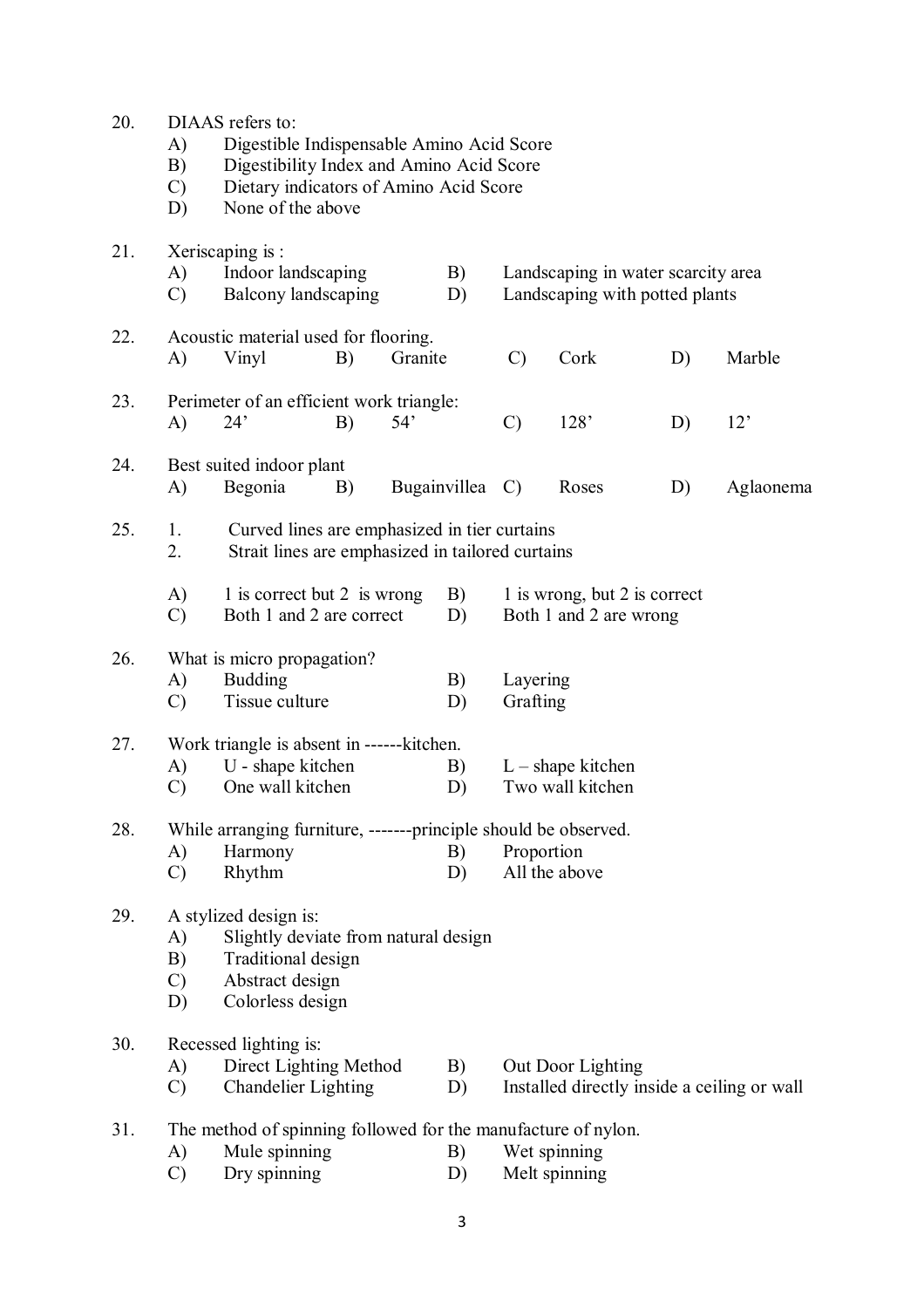| 32. | <b>LIST I</b><br>a.<br>b.<br>$\mathbf{c}$ .<br>d. |                                                                                          | Match the following pricing policy<br>Price fluctuate according to demand<br>Very low prices to gain market share<br>Pricing high with assured quality of products<br>Pricing based on similar products. |             |          |                                                                                                                                                       |                                                              |  | <b>LIST II</b><br>1. Market oriented pricing<br>2. Dynamic pricing<br>3. Predatory pricing<br>4. Premium pricing |             |  |
|-----|---------------------------------------------------|------------------------------------------------------------------------------------------|----------------------------------------------------------------------------------------------------------------------------------------------------------------------------------------------------------|-------------|----------|-------------------------------------------------------------------------------------------------------------------------------------------------------|--------------------------------------------------------------|--|------------------------------------------------------------------------------------------------------------------|-------------|--|
|     | A)<br>$\mathcal{C}$                               | $a-2$ , $b-3$ , $c-4$ , $d-1$<br>$a-1$ , $b-4$ , $c-2$ , $d-3$                           |                                                                                                                                                                                                          |             | B)<br>D) | $a-1$ , $b-2$ , $c-3$ , $d-4$<br>$a-4, b-3, c-1, d-2$                                                                                                 |                                                              |  |                                                                                                                  |             |  |
| 33. | A)<br>$\mathcal{C}$                               | Width<br>Weight                                                                          | In the Tex system which among the following is kept constant?                                                                                                                                            |             |          | Length                                                                                                                                                | None of the above                                            |  |                                                                                                                  |             |  |
| 34. | 1.<br>3.                                          | A dobby weave is characterised by:<br>Small geometric designs<br>More than two harnesses |                                                                                                                                                                                                          |             | 2.<br>4. |                                                                                                                                                       | Large floral designs<br>Uses punched card for weft insertion |  |                                                                                                                  |             |  |
|     | A)                                                | 1, 2 & 4 only B) 1, 2 & 3 only C) 2 & 4 only D) 1 & 2 only                               |                                                                                                                                                                                                          |             |          |                                                                                                                                                       |                                                              |  |                                                                                                                  |             |  |
| 35. | A)<br>$\mathcal{C}$                               | An example of shuttle less loom:<br>Handloom<br>B)<br>Rapier loom<br>D)                  |                                                                                                                                                                                                          |             |          | Pit loom                                                                                                                                              | None of the above                                            |  |                                                                                                                  |             |  |
| 36. | A)                                                | Bagh is the term commonly associated with this traditional embroidery:<br>Kutch          | B)                                                                                                                                                                                                       | Chikankari  |          | $\mathcal{C}$                                                                                                                                         | Kasuthi                                                      |  | D)                                                                                                               | Phulkari    |  |
| 37. | a.<br>b.<br>$\mathbf{c}$ .<br>d.<br>A)            | Match the following<br>List II<br>List I<br>Wool<br>Cotton<br>Pure Silk<br>Polyester     |                                                                                                                                                                                                          |             |          | 1. No chemicals in finishing<br>2. lay flat while drying<br>3. Bleaching and starching for finishing<br>4. Drip drying fabric<br>$a-2, b-3, c-1, d-4$ |                                                              |  |                                                                                                                  |             |  |
|     | $\mathcal{C}$                                     | $a-2$ , $b-1$ , $c-4$ , $d-3$<br>$a-3$ , $b-2$ , $c-4$ , $d-1$                           |                                                                                                                                                                                                          |             | B)<br>D) |                                                                                                                                                       | $a-1$ , $b-3$ , $c-2$ , $d-4$                                |  |                                                                                                                  |             |  |
| 38. | A)                                                | Which among the following presses the newly formed fabric in place in a loom?<br>Harness | B)                                                                                                                                                                                                       | Reed        |          | $\mathcal{C}$                                                                                                                                         | Heddle                                                       |  | D)                                                                                                               | Wrap beam   |  |
| 39. | A)                                                | A fibre that lends itself to feting:<br>Wool                                             | B)                                                                                                                                                                                                       | Linen       |          | $\mathcal{C}$                                                                                                                                         | Nylon                                                        |  | D)                                                                                                               | Silk        |  |
| 40. | A)                                                | Which of the following is not an element of apparel design?<br>Form                      | B)                                                                                                                                                                                                       | Texture     |          | $\mathcal{C}$                                                                                                                                         | Transition                                                   |  | D)                                                                                                               | Colour      |  |
| 41. | A)                                                | Which of the following is <b>not</b> a training Institute?<br><b>ETC</b>                 | B)                                                                                                                                                                                                       | <b>SIRD</b> |          | $\mathcal{C}$                                                                                                                                         | <b>TLC</b>                                                   |  | D)                                                                                                               | <b>NIRD</b> |  |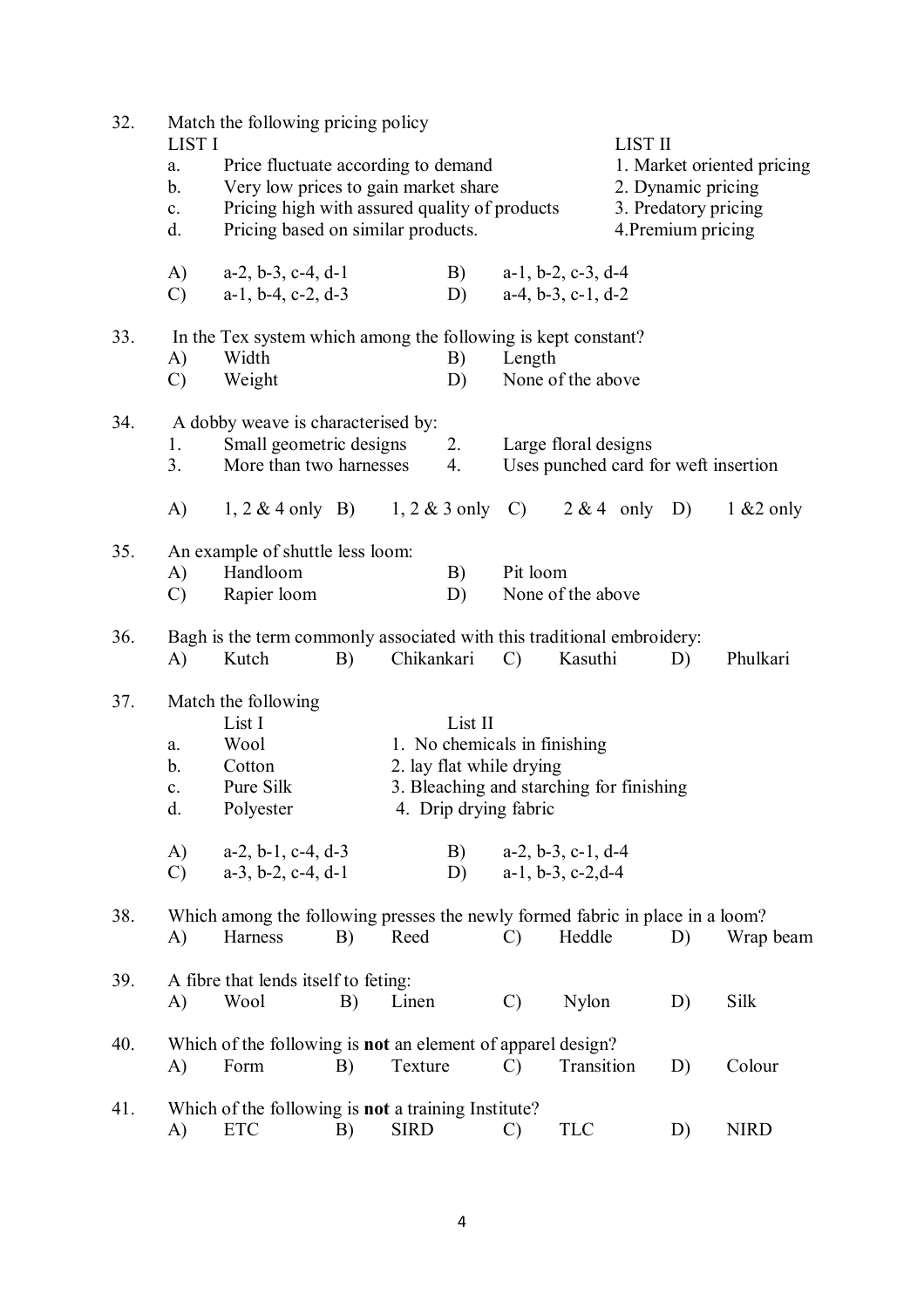| 42  | A)            | ------ is regarded as the father of community development.<br>G L Ray                                                             | B) |       | JP Leagens C) |                                                                             | S K Dey                    | D) | F L Bryne |  |
|-----|---------------|-----------------------------------------------------------------------------------------------------------------------------------|----|-------|---------------|-----------------------------------------------------------------------------|----------------------------|----|-----------|--|
| 43. |               | Which of the following is best describes development?                                                                             |    |       |               |                                                                             |                            |    |           |  |
|     | A)            | An increase in size                                                                                                               |    |       | B)            |                                                                             | A change in infrastructure |    |           |  |
|     | $\mathcal{C}$ | A positive change in quality D)                                                                                                   |    |       |               |                                                                             | A reduction in population  |    |           |  |
|     |               |                                                                                                                                   |    |       |               |                                                                             |                            |    |           |  |
| 44. | required is:  | A situation in which more persons are reemployed on a job, than are optimally                                                     |    |       |               |                                                                             |                            |    |           |  |
|     | A)            | Structural unemployment                                                                                                           |    |       | B)            |                                                                             | Disguised unemployment     |    |           |  |
|     | $\mathcal{C}$ | Cyclical unemployment                                                                                                             |    |       | D)            |                                                                             | Seasonal unemployment      |    |           |  |
| 45. |               | consonant vowel sounds are -----.                                                                                                 |    |       |               | Verbal sounds that eventually become speech, including babbling, cooing and |                            |    |           |  |
|     | A)            | Holophrase                                                                                                                        |    |       | B)            | Pre-verbal                                                                  |                            |    |           |  |
|     | $\mathcal{C}$ | Telegraphic                                                                                                                       |    |       | D)            |                                                                             | None of these              |    |           |  |
|     |               |                                                                                                                                   |    |       |               |                                                                             |                            |    |           |  |
| 46. |               | The beliefs and behaviours that a social group shares is known as:                                                                |    |       |               |                                                                             |                            |    |           |  |
|     | A)            | Culture                                                                                                                           |    |       | B)            | Religion                                                                    |                            |    |           |  |
|     | $\mathcal{C}$ | Subculture                                                                                                                        |    |       | D)            |                                                                             | Counter-culture            |    |           |  |
|     |               |                                                                                                                                   |    |       |               |                                                                             |                            |    |           |  |
| 47. |               | The gender sensitization campaign of Government of Kerala:                                                                        |    |       |               |                                                                             |                            |    |           |  |
|     | A)            | Unarvu                                                                                                                            | B) | Kanal |               | $\mathcal{C}$                                                               | Nirbhayam                  | D) | Jagratha  |  |
| 48. |               | The message is ----% spoken word.                                                                                                 |    |       |               |                                                                             |                            |    |           |  |
|     | A)            | 6                                                                                                                                 | B) | 7     |               | $\mathcal{C}$                                                               | 38                         | D) | 55        |  |
| 49  |               | Nature of learners in Extension Education is                                                                                      |    |       |               |                                                                             |                            |    |           |  |
|     | A)            | Homogenous                                                                                                                        |    |       | B)            |                                                                             | Heterogenous               |    |           |  |
|     | $\mathcal{C}$ | Cosmopolite                                                                                                                       |    |       | D)            | localite                                                                    |                            |    |           |  |
|     |               |                                                                                                                                   |    |       |               |                                                                             |                            |    |           |  |
| 50. |               | SGSY is a program for promotion of                                                                                                |    |       |               |                                                                             |                            |    |           |  |
|     |               | A) Infrastructure Community                                                                                                       |    |       |               |                                                                             |                            |    |           |  |
|     | B)            | Wage employment                                                                                                                   |    |       |               |                                                                             |                            |    |           |  |
|     | $\mathcal{C}$ | Community development                                                                                                             |    |       |               |                                                                             |                            |    |           |  |
|     | D)            | Self-employment                                                                                                                   |    |       |               |                                                                             |                            |    |           |  |
| 51. |               | Person who influences Innovation Decisions informally in a social system is termed as:                                            |    |       |               |                                                                             |                            |    |           |  |
|     | A)            | Facilitator                                                                                                                       |    |       | B)            |                                                                             | Opinion Leader             |    |           |  |
|     | $\mathcal{C}$ | Change Agent                                                                                                                      |    |       | D)            |                                                                             | Key Communicator           |    |           |  |
|     |               |                                                                                                                                   |    |       |               |                                                                             |                            |    |           |  |
| 52. |               | The technique of dividing a large group into much smaller ones, in which a topic is<br>discussed within a limited period of time? |    |       |               |                                                                             |                            |    |           |  |
|     | A)            | Buzz session                                                                                                                      |    |       | B)            |                                                                             | In basket exercise         |    |           |  |
|     | $\mathcal{C}$ | Fish bowl exercise                                                                                                                |    |       | D)            |                                                                             | Syndicate method           |    |           |  |
| 53. |               | The group of Swarozgaris SHG in SGSY programme get the subsidy to the extent of                                                   |    |       |               |                                                                             |                            |    |           |  |
|     | A)            | 50%                                                                                                                               | B) | 25%   |               | $\mathcal{C}$                                                               | 33%                        | D) | 10%       |  |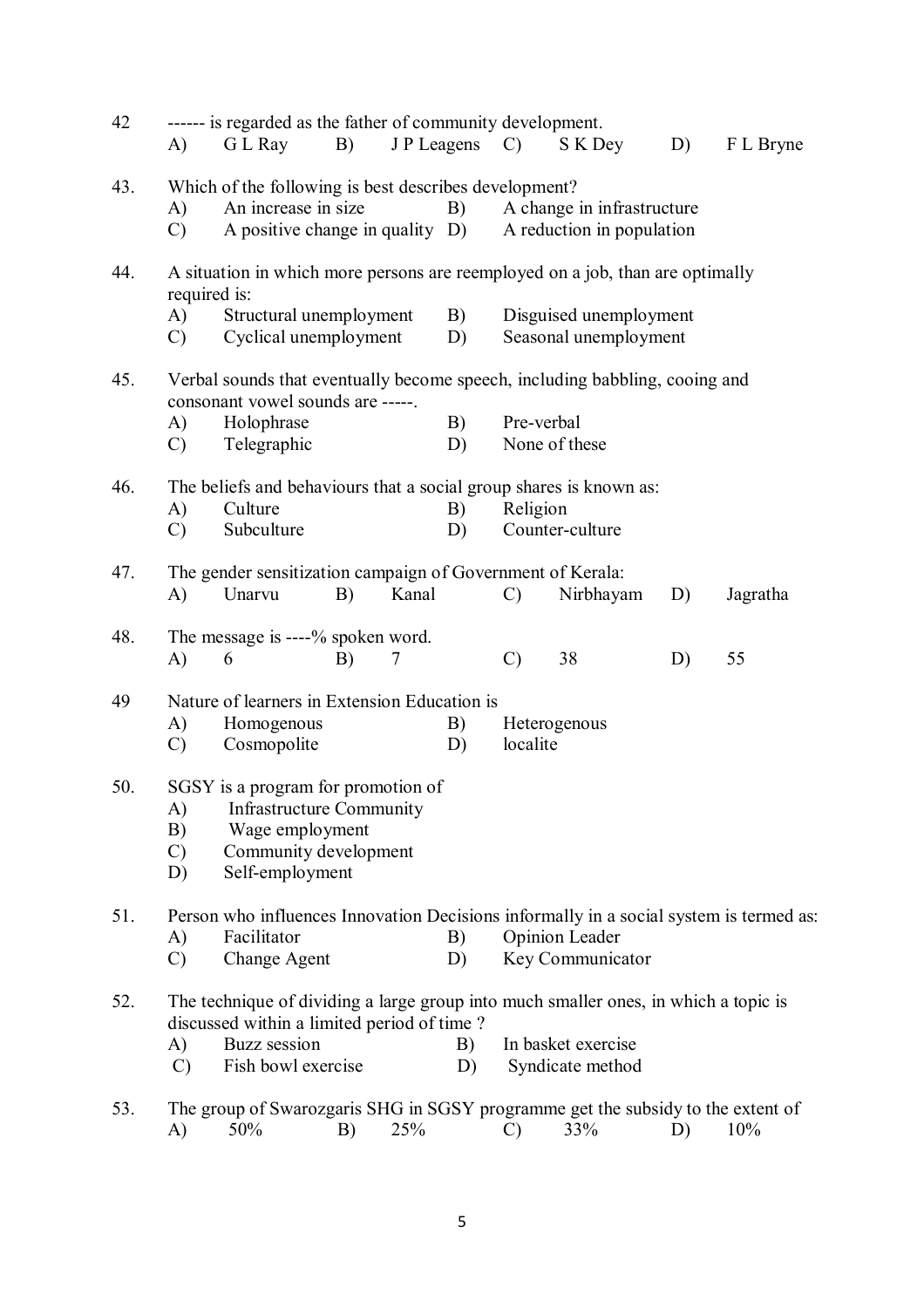| 54. | A)<br>$\mathcal{C}$                                                                                                                                                                                                                                                                                         | Which of the following is not a mathematical average?<br>Weighted Arithmetic Mean<br>Median                                                                                                                 |    |                   | B)<br>D) |                                                                                                                     | Harmonic Mean<br>Geometric Mean |    |              |  |
|-----|-------------------------------------------------------------------------------------------------------------------------------------------------------------------------------------------------------------------------------------------------------------------------------------------------------------|-------------------------------------------------------------------------------------------------------------------------------------------------------------------------------------------------------------|----|-------------------|----------|---------------------------------------------------------------------------------------------------------------------|---------------------------------|----|--------------|--|
| 55. | A)<br>$\mathcal{C}$                                                                                                                                                                                                                                                                                         | Education system<br>A commune system                                                                                                                                                                        |    |                   | B)<br>D) | Which of the following is <b>not</b> an example of a socially stratified installation?<br>Government<br>Health care |                                 |    |              |  |
| 56. | A)                                                                                                                                                                                                                                                                                                          | A specific characteristic of a population is called:<br>Statistic                                                                                                                                           | B) | <b>Statistics</b> |          | $\mathcal{C}$                                                                                                       | Parameter                       | D) | Sample       |  |
| 57. | A)                                                                                                                                                                                                                                                                                                          | Statistic is a numerical quantity, which is calculated from:<br>Population                                                                                                                                  | B) | Sample            |          | $\mathcal{C}$                                                                                                       | Data                            | D) | Observations |  |
| 58. | Which one of the following measurement does not divide a set of observations into<br>equal parts?                                                                                                                                                                                                           |                                                                                                                                                                                                             |    |                   |          |                                                                                                                     |                                 |    |              |  |
|     | A)<br>$\mathcal{C}$                                                                                                                                                                                                                                                                                         | Quartiles<br>Percentiles                                                                                                                                                                                    |    |                   | B)<br>D) | Deciles                                                                                                             | <b>Standard Deviations</b>      |    |              |  |
| 59. | A)                                                                                                                                                                                                                                                                                                          | In a Statistical table, row captions are called ------<br>Box head                                                                                                                                          | B) | Stub              |          | $\mathcal{C}$                                                                                                       | Body                            | D) | Title        |  |
| 60. | A)<br>B)<br>$\mathcal{C}$<br>D)                                                                                                                                                                                                                                                                             | Which of the following describe the middle part of a group of numbers?<br>The Measure of Variability<br>The Measure of Central Tendency<br>The Measure of Association<br>The Measure of Shape               |    |                   |          |                                                                                                                     |                                 |    |              |  |
| 61. | A)<br>B)<br>$\mathcal{C}$<br>D)                                                                                                                                                                                                                                                                             | Which of the following represent qualitative data?<br>Height of a student<br>Liking or disliking of $(500)$ persons of a product<br>The income of a government servant in a city<br>Yield from a wheat plot |    |                   |          |                                                                                                                     |                                 |    |              |  |
| 62. | A)                                                                                                                                                                                                                                                                                                          | A micro enterprise is one in which the investment in plant and machinery does<br>not exceed Rs------ lakhs.<br>25                                                                                           | B) | 50                |          | $\mathcal{C}$                                                                                                       | 99                              | D) | 10           |  |
| 63. | A)                                                                                                                                                                                                                                                                                                          | The MSME Development Act came into force in:<br>2005                                                                                                                                                        | B) | 2006              |          | $\mathcal{C}$                                                                                                       | 2010                            | D) | 2001         |  |
| 64. | The greenhouse effect is the phenomenon by which<br>Biological Diversity Is Dominant in Agricultural Production.<br>A)<br>The Globe's Water Pollution Affects Plankton.<br>B)<br>The Earth's Atmosphere Traps Infrared Radiation.<br>$\mathcal{C}$<br>Climatic Changes Occur Naturally in The Forest.<br>D) |                                                                                                                                                                                                             |    |                   |          |                                                                                                                     |                                 |    |              |  |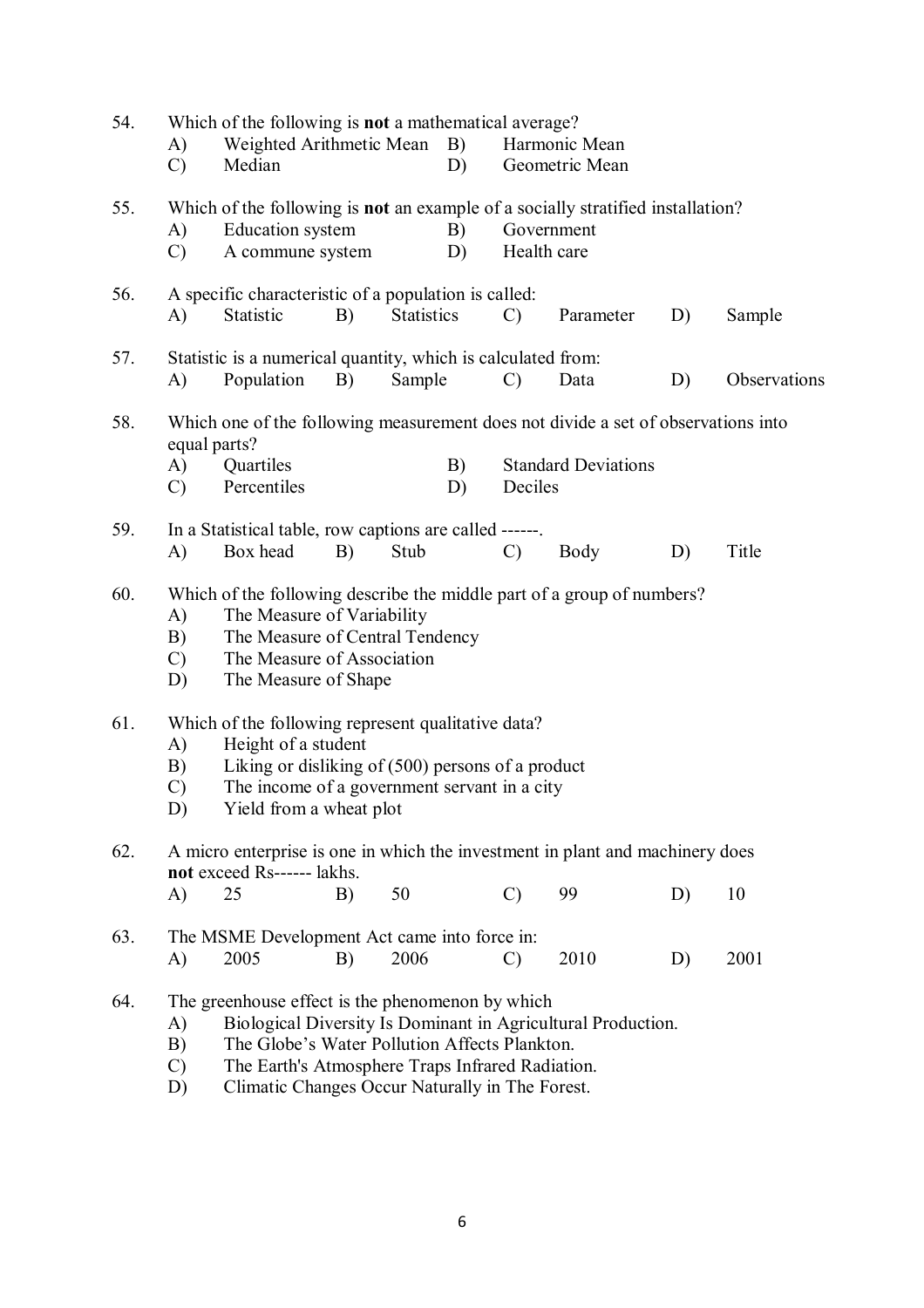| 65. | A ----- is an interrelated, coherent set of ideas that helps to explain and to make<br>predictions. |                                                                                                                                                                                          |                |                                                                                  |                                                                            |                                                                                                                                                                                 |                                                                                                                                 |    |         |  |
|-----|-----------------------------------------------------------------------------------------------------|------------------------------------------------------------------------------------------------------------------------------------------------------------------------------------------|----------------|----------------------------------------------------------------------------------|----------------------------------------------------------------------------|---------------------------------------------------------------------------------------------------------------------------------------------------------------------------------|---------------------------------------------------------------------------------------------------------------------------------|----|---------|--|
|     | (A)                                                                                                 | Hypothesis                                                                                                                                                                               | B)             | Research                                                                         |                                                                            | $\mathcal{C}$ )                                                                                                                                                                 | Experiment                                                                                                                      | D) | Theory  |  |
| 66. | a.<br>b.<br>$c_{\cdot}$<br>d.<br>A)                                                                 | Generativity vs stagnation<br>Identity vs identify confusion<br>Integrity vs despair<br>Autonomy vs shame and doubt<br>$a-2$ , $b-4$ , $c-1$ , $d-3$                                     |                |                                                                                  |                                                                            | Match the following stages and developmental periods of Erikson's stages<br>1. Late adulthood<br>2. Middle adulthood<br>3. infancy<br>4 adolescence<br>B) $a-3$ , b-4, c-1, d-2 |                                                                                                                                 |    |         |  |
|     | $\mathcal{C}$                                                                                       | $a-4$ , $b-1$ , $c-2$ , $d-3$                                                                                                                                                            |                |                                                                                  | D)                                                                         |                                                                                                                                                                                 | $a-4$ , $b-2$ , $c-1$ , $d-3$                                                                                                   |    |         |  |
| 67. | called:                                                                                             | When children adjust their knowledge to fit new information and experiences it is                                                                                                        |                |                                                                                  |                                                                            |                                                                                                                                                                                 |                                                                                                                                 |    |         |  |
|     | A)<br>$\mathcal{C}$                                                                                 | Assimilation<br>Accommodation                                                                                                                                                            |                |                                                                                  | B)<br>D)                                                                   |                                                                                                                                                                                 | operational schema<br>decentralization                                                                                          |    |         |  |
|     |                                                                                                     |                                                                                                                                                                                          |                |                                                                                  |                                                                            |                                                                                                                                                                                 |                                                                                                                                 |    |         |  |
| 68. |                                                                                                     | The theory portrayed that a child's development is inseparable from social and<br>cultural activities                                                                                    |                |                                                                                  |                                                                            |                                                                                                                                                                                 |                                                                                                                                 |    |         |  |
|     |                                                                                                     | A) Piaget's theory<br>C) Erikson's theory                                                                                                                                                |                |                                                                                  | B)<br>D)                                                                   |                                                                                                                                                                                 | Vygotsky's theory<br>Freud's theory                                                                                             |    |         |  |
|     |                                                                                                     |                                                                                                                                                                                          |                |                                                                                  |                                                                            |                                                                                                                                                                                 |                                                                                                                                 |    |         |  |
| 69. |                                                                                                     | stage of Freud's psychosexual stage                                                                                                                                                      |                |                                                                                  | The concrete operational period of Piaget's cognitive stage coincides with |                                                                                                                                                                                 |                                                                                                                                 |    |         |  |
|     | $\bf{A}$                                                                                            | Phallic                                                                                                                                                                                  | B)             | Genital                                                                          |                                                                            | $\mathcal{C}$                                                                                                                                                                   | Oral                                                                                                                            | D) | Latency |  |
| 70. |                                                                                                     | Using an ethnic label in a superficial way to portray an ethnic group as being more<br>homogenous is called:                                                                             |                |                                                                                  |                                                                            |                                                                                                                                                                                 |                                                                                                                                 |    |         |  |
|     |                                                                                                     | A) Ethnic gloss                                                                                                                                                                          |                |                                                                                  | B)                                                                         | Ethnic quilt                                                                                                                                                                    | Ethnic clique                                                                                                                   |    |         |  |
|     | $\mathbf{C}$                                                                                        | Ethnic glide                                                                                                                                                                             |                |                                                                                  | D)                                                                         |                                                                                                                                                                                 |                                                                                                                                 |    |         |  |
| 71. | A)<br>B)<br>$\mathcal{C}$<br>D)                                                                     | Gene imprinting occur when ------<br>there is inheritance of an altered gene<br>one pair of genes always exerts its effects<br>from father of mother<br>the transmission is more complex |                |                                                                                  |                                                                            | genes have differing effects depending on whether they are inherited                                                                                                            |                                                                                                                                 |    |         |  |
| 72. | <b>LIST I</b><br>b. Ectoderm<br>c. Endoderm                                                         | Match the following:<br>a. Blastocyst<br>d. Trophoblast                                                                                                                                  | <b>LIST II</b> | 3. Cells that later develop into embryo<br>4. Cells that form the nervous system |                                                                            |                                                                                                                                                                                 | 1. Outer layer of cells providing nutrition and support to embryo<br>2. Cells developing into digestive and respiratory systems |    |         |  |
|     | A)<br>$\mathcal{C}$                                                                                 | $a-3$ , $b-4$ , $c-2$ , $d-1$<br>$a-4$ , $b-1$ , $c-2$ , $d-3$                                                                                                                           |                |                                                                                  | B)<br>D)                                                                   |                                                                                                                                                                                 | $a-3$ , $b-4$ , $c-1$ , $d-2$<br>$a-2$ , $b-4$ , $c-1$ , $d-3$                                                                  |    |         |  |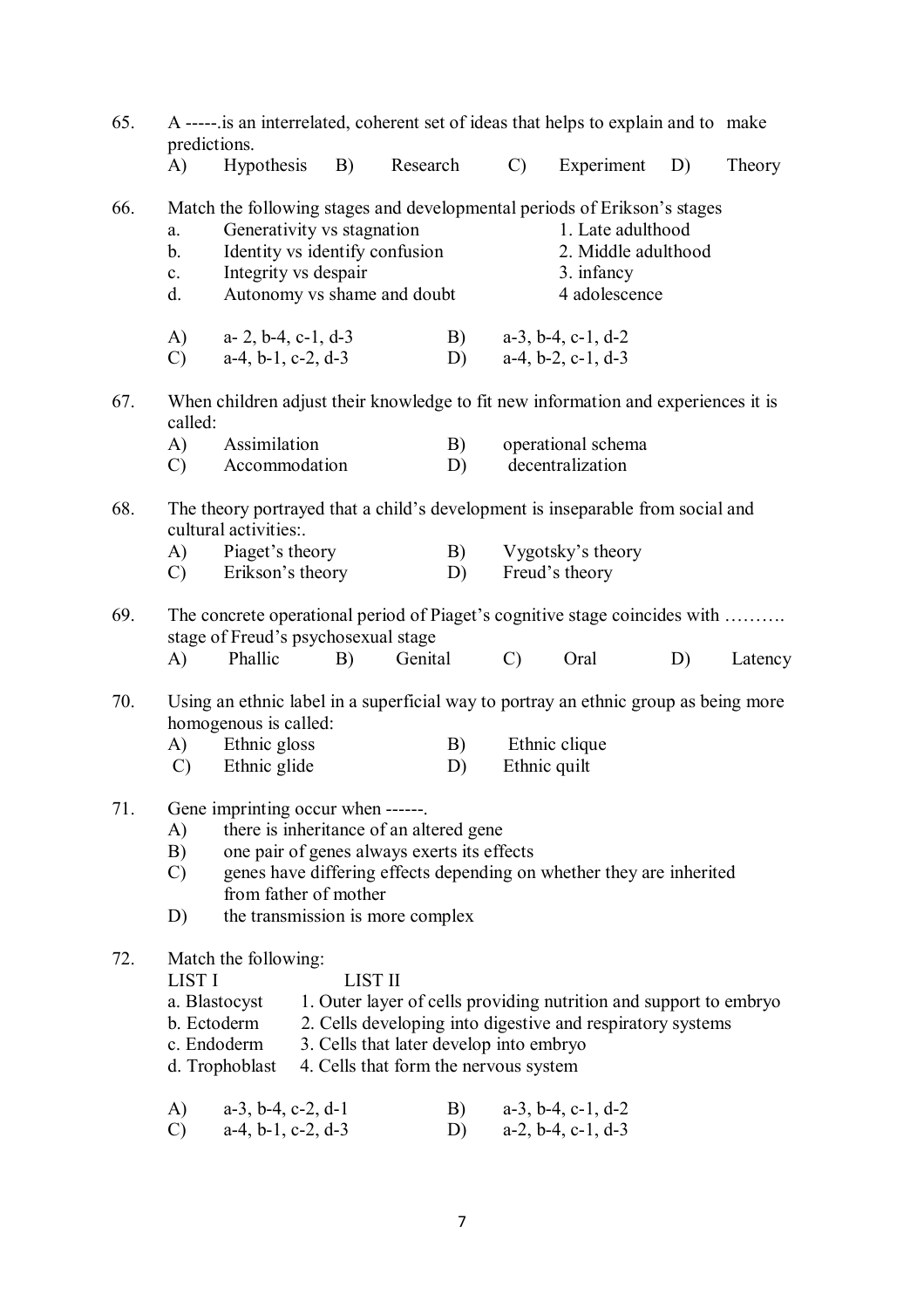- 73. Synthetic hormones used to stimulate contractions are called
	- A) Analgesics B) Anesthetics<br>C) Oxytocic D) Progesteron
	- D) Progesterone's
- 74. Pick out the correct statements:
	- 1. Low birth weight babies weigh less than  $5\frac{1}{2}$  pounds at birth
	- 2. Preterm babies are those born three weeks or more before the pregnancy has reached its full term
	- 3. Small for date infants are those whose birth weight is below normal when the length of pregnancy is considered but may be full term or preterm
	- 4. Inadequate nutrition and smoking by pregnant women are the key factors in producing small for date infants
	- A)  $1,2, 3$  and 4 B) 1 and 4 only
	- C)  $1, 2$  and 3 only D)  $2$  and 4 only
- 75. Anthocyanin's are stable at:
	- A) Basic pH B) Acidic pH
	- C) Neutral D) Independent of pH
- 76. Insulin deficiency is associated with:
	- A) Reduced lipolysis
	- B) Increased ketogenesis
	- C) Reduced gluconeogenesis
	- D) Reduced proteolysis
- 77. Toxic metabolite of Aspergillus spp. which attacks high protein agricultural produce like; groundnuts and other nuts or products?<br>A) Penicillin B) Cyclosporine
	- A) Penicillin B) Cyclosporine C) Aflatoxin D) Arsenic
- 78. Vitamin which is called Phylloquinone: A) Vitamin A B) Vitamin K C) Vitamin C D) Vitamin D
- 79. Which of the following confirmed values meet the diagnostic threshold for diabetes?
	- A) Fasting blood glucose > 140 mg/dl
	- B) Random glucose > 160 mg/dl
	- C) 2-hour post prandial glucose  $>$  to 126 mg/dl
	- D) Fasting blood glucose  $\geq 126$  mg/dl
- 80. What is meant by SNF in milk?
	- A) Fat part of milk B) Water in milk
	- C) Protein in milk D) Part of milk without water and Fat
- 81. What is the primary purpose of blanching food?
	- A) Clean the food
	- B) Prevent pest infestation
	- C) Inactivate enzymes in food
	- D) Prevent food from drying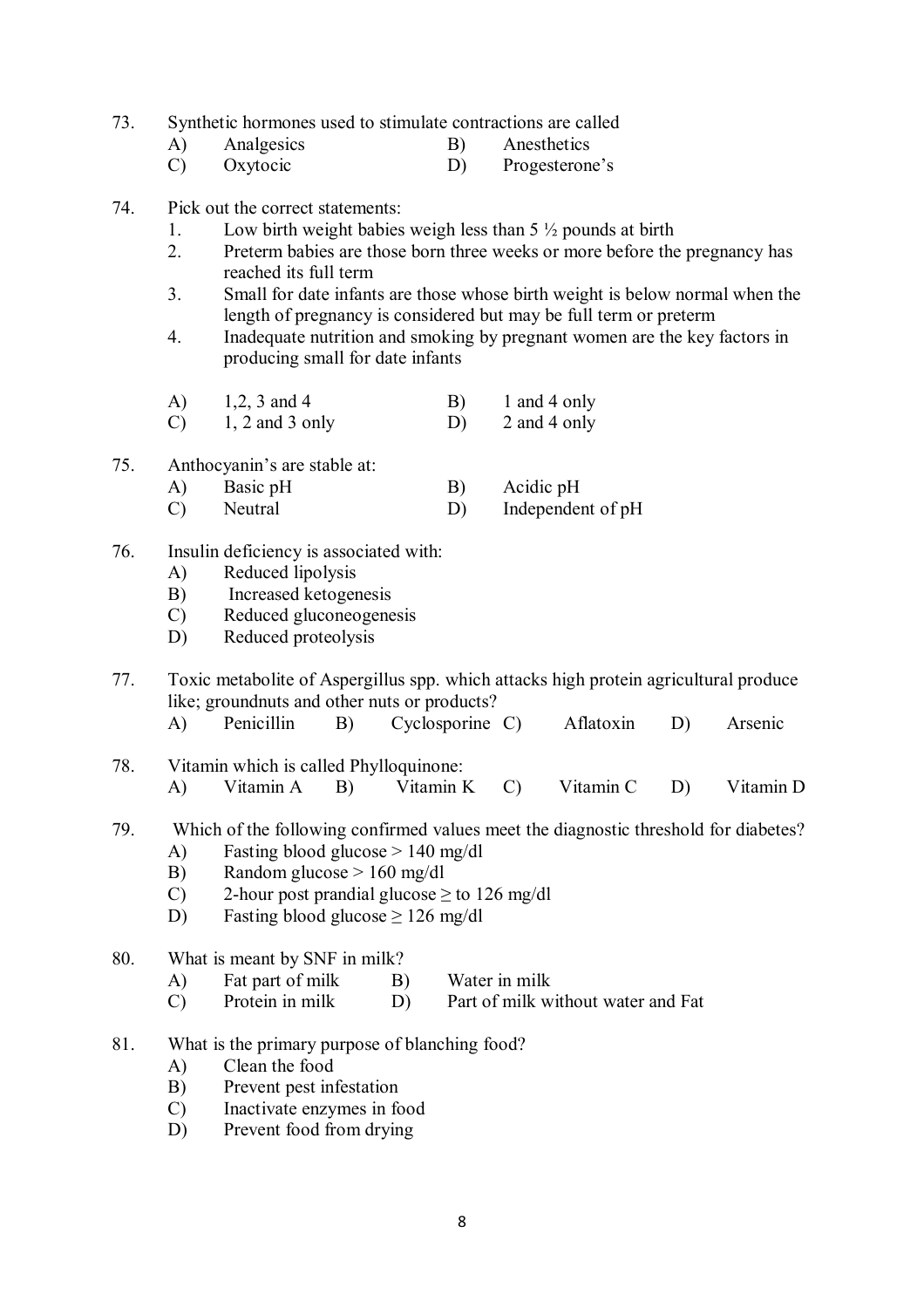| 82. | Curing is commonly used for the preservation of: |                                                                                    |          |          |    |                 |                               |    |                  |
|-----|--------------------------------------------------|------------------------------------------------------------------------------------|----------|----------|----|-----------------|-------------------------------|----|------------------|
|     | A)                                               | Vegetables                                                                         |          |          | B) |                 | Meat and Fish                 |    |                  |
|     | $\mathcal{C}$                                    | Cereals and Pulses                                                                 |          |          | D) | Fruit           |                               |    |                  |
| 83. |                                                  | Time-Temperature combination for HTST treatment of milk is                         |          |          |    |                 |                               |    |                  |
|     | A)                                               | 72°C for 15 seconds                                                                |          |          | B) |                 | 82°C for 15 seconds           |    |                  |
|     | $\mathcal{C}$                                    | $63^{\circ}$ C for 15 min                                                          |          |          | D) |                 | 135°C for 1 second            |    |                  |
| 84. |                                                  | The Anti-nutritional factor in cotton seed;                                        |          |          |    |                 |                               |    |                  |
|     | A)                                               | Tannin                                                                             |          |          | B) |                 | Trypsin inhibitor             |    |                  |
|     | $\mathcal{C}$                                    | Gossypol                                                                           |          |          | D) | Saponins        |                               |    |                  |
| 85. |                                                  | The final step in the process of management is:                                    |          |          |    |                 |                               |    |                  |
|     | A)                                               | Coordinating                                                                       |          |          | B) | Planning        |                               |    |                  |
|     | $\mathcal{C}$                                    | Evaluation                                                                         |          |          | D) | Organizing      |                               |    |                  |
| 86. |                                                  | Which among the following is not a characteristic of resource?                     |          |          |    |                 |                               |    |                  |
|     | A)                                               | Useful                                                                             | B)       | Limited  |    | $\mathcal{C}$   | Inter related                 | D) | <b>Boundless</b> |
| 87. |                                                  | In pathway chart analysis, ------- are used for recording the movement of a person |          |          |    |                 |                               |    |                  |
|     | A)                                               | Symbols                                                                            |          |          | B) | Therblings      |                               |    |                  |
|     | $\mathcal{C}$                                    | Pins and String                                                                    |          |          | D) | Photographs     |                               |    |                  |
|     |                                                  |                                                                                    |          |          |    |                 |                               |    |                  |
| 88. |                                                  | Janatha refrigerators are:                                                         |          |          |    |                 |                               |    |                  |
|     | A)                                               | Composting device                                                                  |          |          | B) |                 | Electrical equipment          |    |                  |
|     | $\mathcal{C}$                                    | Hatching device                                                                    |          |          | D) |                 | Indigenous equipment          |    |                  |
| 89. |                                                  | Eco Mark is given to products with-------                                          |          |          |    |                 |                               |    |                  |
|     | A)                                               | Lowest cost                                                                        |          |          | B) |                 | Least impact on the ecosystem |    |                  |
|     | $\mathcal{C}$                                    | Highest quality                                                                    |          |          | D) |                 | Maximum durability            |    |                  |
| 90. |                                                  | Highest level of Ikebana is referred as:                                           |          |          |    |                 |                               |    |                  |
|     |                                                  | A) Soe                                                                             | B) Jushi |          |    | $\mathcal{C}$ ) | Shin                          | D) | Hikae            |
| 91. |                                                  | Vertical line creates an impression of:                                            |          |          |    |                 |                               |    |                  |
|     | A)                                               | Flexibility                                                                        | B)       | Contrast |    | $\mathcal{C}$   | Dignity                       | D) | Relaxation       |
| 92. |                                                  | Salient feature of Gothic architecture                                             |          |          |    |                 |                               |    |                  |
|     | A)                                               | Dome – shaped roofs                                                                |          |          |    |                 |                               |    |                  |
|     | B)                                               | River frontage                                                                     |          |          |    |                 |                               |    |                  |
|     | $\mathcal{C}$                                    | Large stained glass windows                                                        |          |          |    |                 |                               |    |                  |
|     | D)                                               | Large pillars                                                                      |          |          |    |                 |                               |    |                  |
| 93. |                                                  | Informal balance is created by keeping------.                                      |          |          |    |                 |                               |    |                  |
|     | A)                                               | a large object in centre                                                           |          |          |    |                 |                               |    |                  |
|     | B)                                               | heavier object nearer to the centre                                                |          |          |    |                 |                               |    |                  |
|     | $\mathcal{C}$                                    | heavier object away from the centre                                                |          |          |    |                 |                               |    |                  |
|     | D)                                               | extra space in between                                                             |          |          |    |                 |                               |    |                  |
|     |                                                  |                                                                                    |          |          |    |                 |                               |    |                  |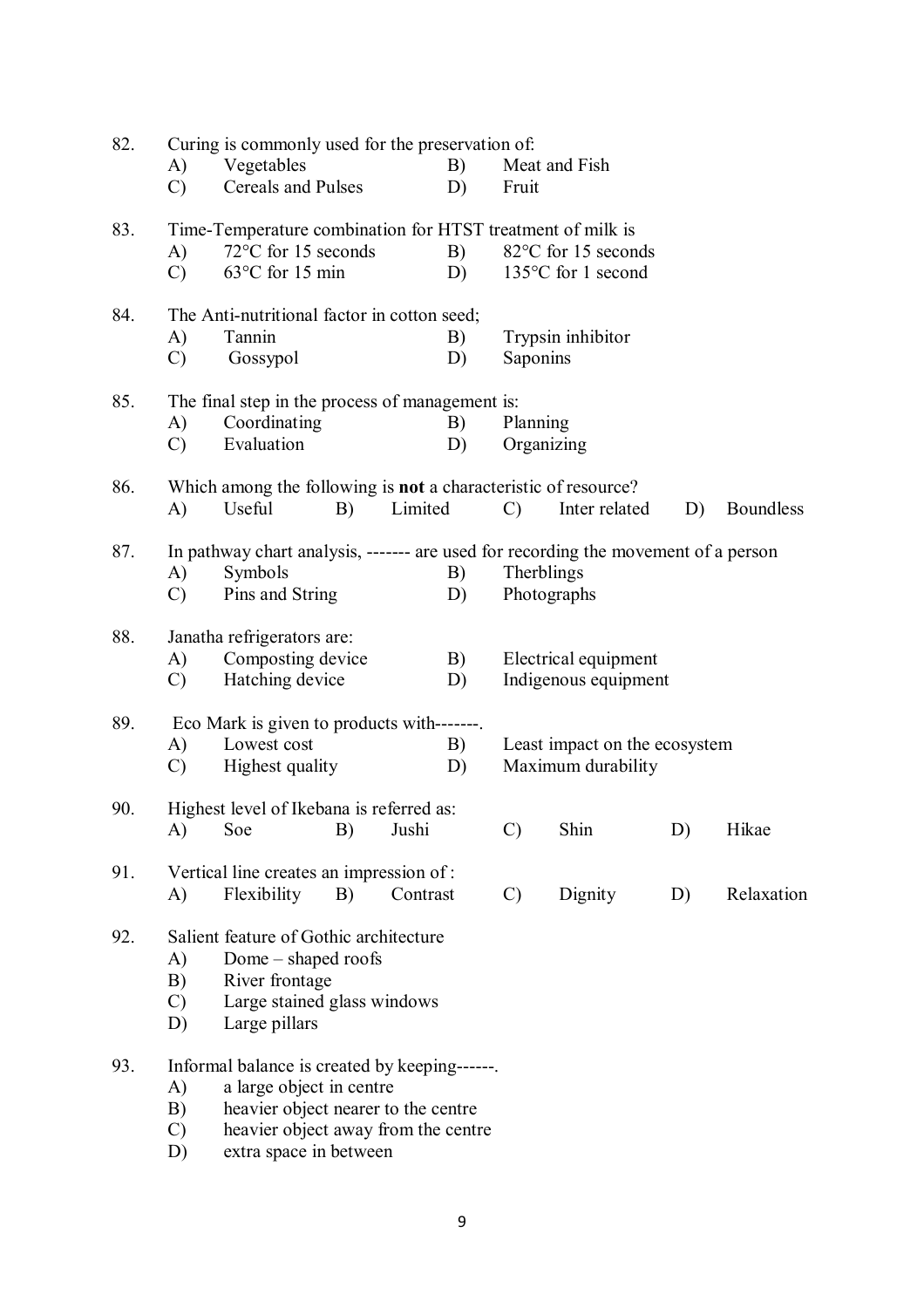| 94.  | A)                                                  | Bio medical waste should be disposed by:<br>Composting                                                       |            | B)                                                          |               | Incinerating                                                   |    |            |
|------|-----------------------------------------------------|--------------------------------------------------------------------------------------------------------------|------------|-------------------------------------------------------------|---------------|----------------------------------------------------------------|----|------------|
|      | $\mathcal{C}$                                       | Recycling                                                                                                    |            | D)                                                          |               | Land filling                                                   |    |            |
| 95.  | A)<br>$\mathcal{C}$                                 | The finish is done for cotton fabrics<br>Mercerization<br>Degumming                                          |            | B)<br>D)                                                    | Weighting     | All of the above                                               |    |            |
| 96.  | List I<br>a.<br>b <sub>1</sub><br>$c_{\rm r}$<br>d. | Match the List I with List II<br>Feathery ash<br>Hard Bead<br><b>Gummy Surface</b><br><b>Scaly Surface</b>   |            | List II<br>1. Silk<br>2. Wool<br>3. Cotton<br>4. Nylon      |               |                                                                |    |            |
|      | A)<br>$\mathcal{C}$                                 | $a-1$ , $b-3$ , $c-2$ , $d-4$<br>$a-3$ , $b-4$ , $c-1$ , $d-2$                                               |            | B)<br>D)                                                    |               | $a-4$ , $b-2$ , $c-3$ , $d-1$<br>$a-2$ , $b-3$ , $c-1$ , $d-4$ |    |            |
| 97.  |                                                     | Assertion $(A)$ : Nylon is not used for summer wear<br>Reason $(R)$ : Nylon is high in thermal conductivity. |            |                                                             |               |                                                                |    |            |
|      | A)<br>$\mathcal{C}$                                 | A is correct, but R is wrong<br>Both A and R are correct                                                     |            | $\vert B \rangle$<br>D)                                     |               | A is wrong but R is correct<br>Both A and R are wrong          |    |            |
| 98.  | A)                                                  | The application of white collar on dark coloured dress is an example of<br>Emphasis<br>B)                    | Transition |                                                             | $\mathcal{C}$ | Rhythm                                                         | D) | Proportion |
| 99.  | List I<br>a.<br>b.<br>c.<br>d.                      | Match the fibre given in List I to its properties in List II<br>Polyester<br>Cotton<br>Rayon<br>Wool         | List II    | 1. High Insulation<br>2. High lustre<br>3. Wicking property |               | 4. High thermal Conductivity                                   |    |            |
|      | A)<br>$\mathcal{C}$                                 | $a-4$ , $b-2$ , $c-3$ , $d-1$<br>$a-1$ , $b-2$ , $c-3$ , $d-4$                                               |            | B)<br>D)                                                    |               | $a-3$ , $b-4$ , $c-2$ , $d-1$<br>$a-2$ , $b-3$ , $c-4$ , $d-1$ |    |            |
| 100. | A)<br>$\mathcal{C}$                                 | Example for aesthetic finish<br>Embossing<br>Tentering                                                       |            | B)<br>D)                                                    | Weighting     | Sanforization                                                  |    |            |
| 101. | 1.<br>3.                                            | An apple shaped figure looks better in:<br>A belt at the waist.<br>Emphasis at the hemline.                  |            | 2.<br>4.                                                    |               | Dark deep Shades.<br>Gathers at the waist.                     |    |            |
|      | A)<br>$\mathcal{C}$                                 | 1, 2 and 3 are correct<br>2 and 3 are correct                                                                |            | B)<br>D)                                                    |               | 1, 2 and 4 are correct<br>2 and 4 are correct                  |    |            |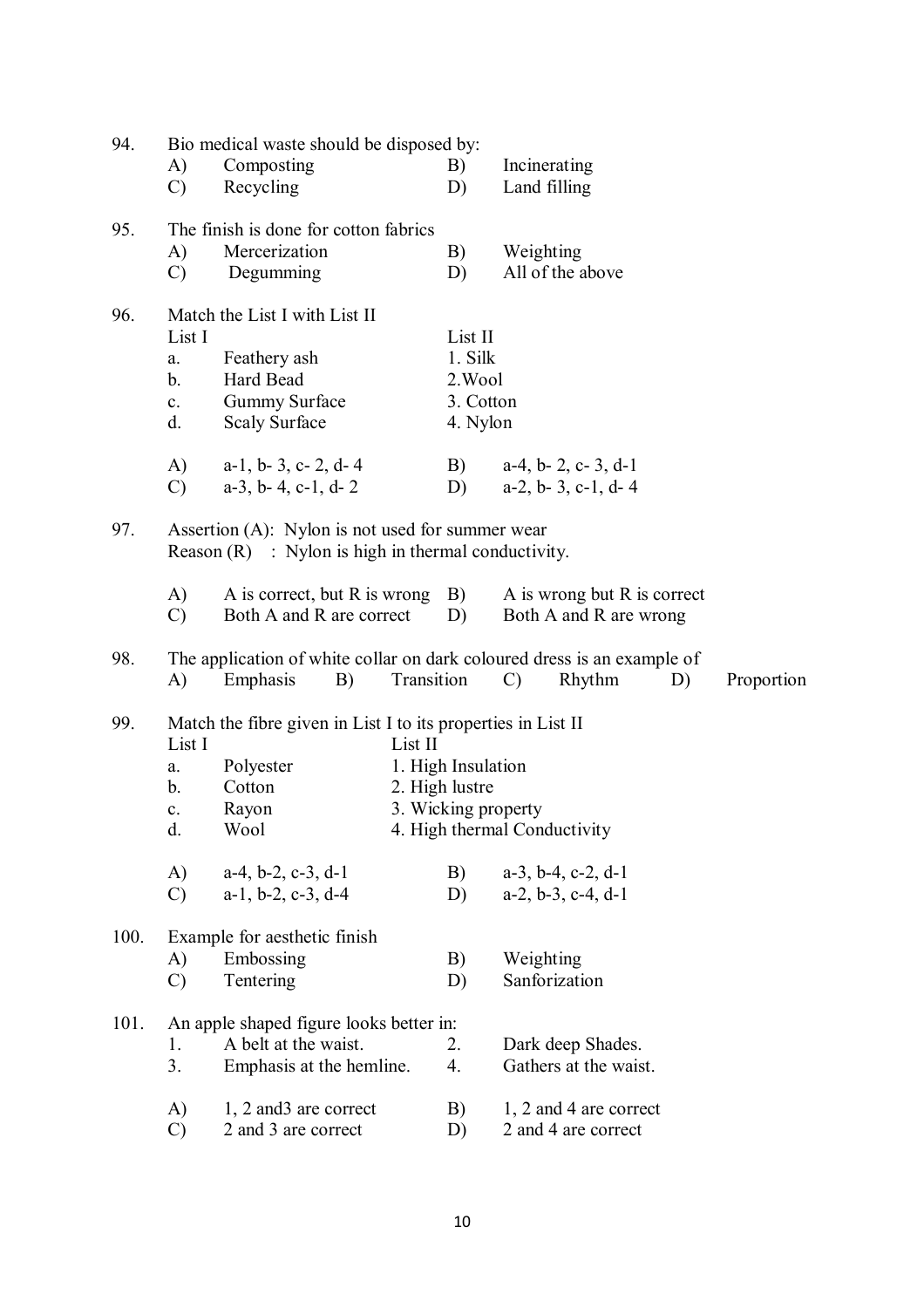| 102. | Arrange in the order of weaving a fabric: |  |  |  |
|------|-------------------------------------------|--|--|--|
|      |                                           |  |  |  |

- A) Picking, Battening, Shedding & Taking up
- B) Shedding, Picking, Battering &Taking up
- C) Picking, Battening, Taking up & Shedding
- D) Shedding, Battening, Picking & Taking up

| 103. | List I            | Match the type of work with the traditional textile.                           |                               | List II     |               |                               |    |              |  |  |
|------|-------------------|--------------------------------------------------------------------------------|-------------------------------|-------------|---------------|-------------------------------|----|--------------|--|--|
|      | a.                | Jali work on white                                                             |                               | 1. Ikat     |               |                               |    |              |  |  |
|      | b.                | Yarn dyeing                                                                    |                               | 2. Kanthas  |               |                               |    |              |  |  |
|      | $\mathbf{c}$ .    | Fabric tie & dye                                                               |                               |             | 3. Chikankari |                               |    |              |  |  |
|      | d.                | Colourful running stiches                                                      |                               | 4. Bandhini |               |                               |    |              |  |  |
|      | A)                | $a-1$ , $b-2$ , $c-3$ , $d-4$                                                  |                               | B)          |               | $a-4$ , $b-1$ , $c-3$ , $d-2$ |    |              |  |  |
|      | $\mathcal{C}$     | $a-2$ , $b-3$ , $c-1$ , $d-4$                                                  |                               | D)          |               | $a-3$ , $b-1$ , $c-4$ , $d-2$ |    |              |  |  |
| 104. |                   | Match the following                                                            |                               |             |               |                               |    |              |  |  |
|      | List I            |                                                                                | List II                       |             |               |                               |    |              |  |  |
|      | a.                | Phulkari                                                                       | 1. Karnataka                  |             |               |                               |    |              |  |  |
|      | b.                | Kasuthi                                                                        | 2. Punjab<br>3. Uttar Pradesh |             |               |                               |    |              |  |  |
|      | $c_{\cdot}$<br>d. | Patola<br>Chikankari                                                           | 4. Gujarat                    |             |               |                               |    |              |  |  |
|      |                   |                                                                                |                               |             |               |                               |    |              |  |  |
|      | A)                | $a-1$ , $b-2$ , $c-3$ , $d-4$                                                  |                               | B)          |               | $a-3$ , $b-2$ , $c-4$ , $d-1$ |    |              |  |  |
|      | $\mathcal{C}$     | $a-2$ , $b-1$ , $c-4$ , $d-3$                                                  |                               | D)          |               | $a-4$ , $b-1$ , $c-3$ , $d-2$ |    |              |  |  |
| 105. |                   | The principle of extension education is:                                       |                               |             |               |                               |    |              |  |  |
|      | A)                | Principles of grass root level organisation.                                   |                               |             |               |                               |    |              |  |  |
|      | B)                | Cooperation and people's participation.                                        |                               |             |               |                               |    |              |  |  |
|      | $\mathcal{C}$     | Indigenous knowledge.                                                          |                               |             |               |                               |    |              |  |  |
|      | D)                | All of the above.                                                              |                               |             |               |                               |    |              |  |  |
| 106. |                   | Adopters category is based on------                                            |                               |             |               |                               |    |              |  |  |
|      | A)                | Education                                                                      |                               | B)          |               | Awareness                     |    |              |  |  |
|      | C)                | Innovativeness                                                                 |                               | D)          |               | Innovation                    |    |              |  |  |
| 107. |                   | BHOOMI project is an ICT initiative of:                                        |                               |             |               |                               |    |              |  |  |
|      | A)                | Kerala<br>B)                                                                   | Karnataka                     |             | $\mathcal{C}$ | Gujarat                       | D) | <b>Bihar</b> |  |  |
| 108. |                   | Informal education is often termed as:                                         |                               |             |               |                               |    |              |  |  |
|      | A)                | Incidental education                                                           |                               | B)          |               | Lifelong education            |    |              |  |  |
|      | $\mathcal{C}$     | Continuing education                                                           |                               | D)          |               | Non Formal education          |    |              |  |  |
| 109. |                   | The Panchayat Raj System was officially implemented in India on $2nd$ October. |                               |             |               |                               |    |              |  |  |
|      | A)                | 1952<br>B)                                                                     | 1959                          |             | $\mathcal{C}$ | 1954                          | D) | 1958         |  |  |
| 110. |                   | The first state to introduce Panchayat Raj System in India:                    |                               |             |               |                               |    |              |  |  |
|      | A)                | Kerala                                                                         |                               | B)          |               | Andhra Pradesh                |    |              |  |  |
|      | $\mathcal{C}$     | Rajasthan                                                                      |                               | D)          |               | Tamil Nadu                    |    |              |  |  |